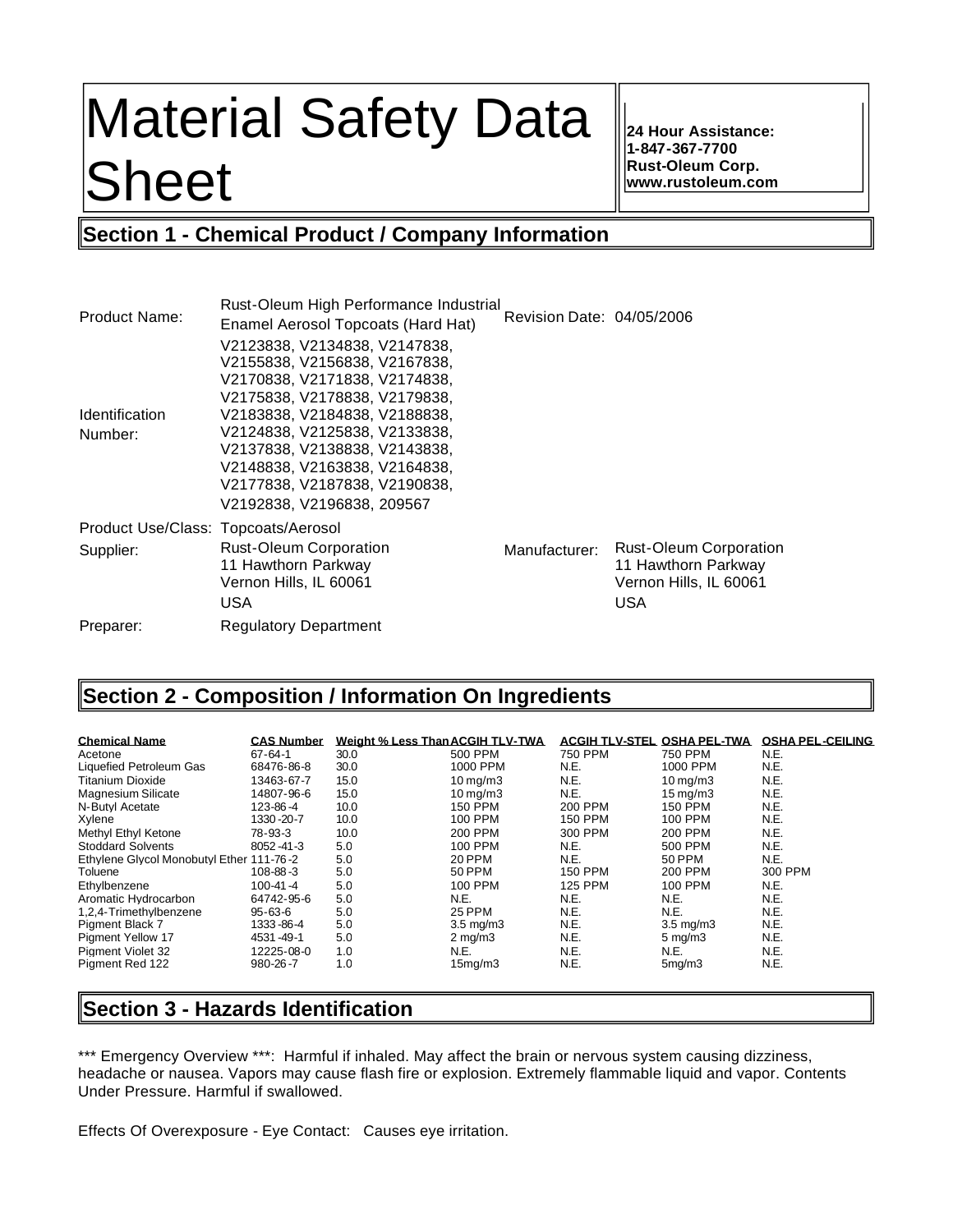Effects Of Overexposure - Skin Contact: May be harmful if absorbed through skin. Prolonged or repeated contact may cause skin irritation. Substance may cause slight skin irritation.

Effects Of Overexposure - Inhalation: High vapor concentrations are irritating to the eyes, nose, throat and lungs. Avoid breathing vapors or mists. High gas, vapor, mist or dust concentrations may be harmful if inhaled. Harmful if inhaled.

Effects Of Overexposure - Ingestion: Aspiration hazard if swallowed; can enter lungs and cause damage. Substance may be harmful if swallowed.

Effects Of Overexposure - Chronic Hazards: IARC lists Ethylbenzene as a possible human carcinogen (group 2B). May cause central nervous system disorder (e,g.,narcosis involving a loss of coordination, weakness, fatigue, mental confusion, and blurred vision) and/or damage. Reports have associated repeated and prolonged occupational overexposure to solvents with permanent brain and nervous system damage. Overexposure to xylene in laboratory animals has been associated with liver abnormalities, kidney, lung, spleen, eye and blood damage as well as reproductive disorders. Effects in humans, due to chronic overexposure, have included liver, cardiac abnormalities and nervous system damage. Overexposure to toluene in laboratory animals has been associated with liver abnormalities, kidney, lung and spleen damage. Effects in humans have included liver and cardiac abnormalities. Overexposure to methyl ethyl ketone in laboratory animals has been associated with liver abnormalities, kidney and lung damage. Fetotoxic/embryotoxic effects from inhalation have been seen in rats exposed to >1000ppm during gestation.

Contains carbon black. Chronic inflammation, lung fibrosis, and lung tumors have been observed in some rats experimentally exposed for long periods of time to excessive concentrations of carbon black and several insoluble fine dust particles. Tumors have not been observed in other animal species (i.e., mouse and hampster) under similar circumstances and study conditions. Epidemiological studies of North American workers show no evidence of clinically significant adverse health effects due to occupational exposure to carbon black.

Carbon black is listed as a Group 2B-"Possibly carcinogenic to humans" by IARC and is proposed to be listed as A4- "not classified as a human carcinogen" by the American Conference of Govermental Industrial Hygienists. Significant exposure is not anticipated during brush application or drying. Risk of overexposure depends on duration and level of exposure to dust from repeated sanding of surfaces or spray mist and the actual concentration of carbon black in the formula.

Primary Route(s) Of Entry: Skin Contact, Skin Absorption, Inhalation, Eye Contact

## **Section 4 - First Aid Measures**

First Aid - Eye Contact: Hold eyelids apart and flush with plenty of water for at least 15 minutes. Get medical attention.

First Aid - Skin Contact: Wash with soap and water. Get medical attention if irritation develops or persists.

First Aid - Inhalation: If you experience difficulty in breathing, leave the area to obtain fresh air. If continued difficulty is experienced, get medical assistance immediately.

First Aid - Ingestion: Aspiration hazard: Do not induce vomiting or give anything by mouth because this material can enter the lungs and cause severe lung damage. Get immediate medical attention.

## **Section 5 - Fire Fighting Measures**

Flash Point: -156 F LOWER EXPLOSIVE LIMIT: 0.7 % (Setaflash) UPPER EXPLOSIVE LIMIT : 32.5 %

Extinguishing Media: Dry Chemical, Foam, Water Fog

Unusual Fire And Explosion Hazards: FLASH POINT IS LESS THAN 20 °. F. - EXTREMELY FLAMMABLE LIQUID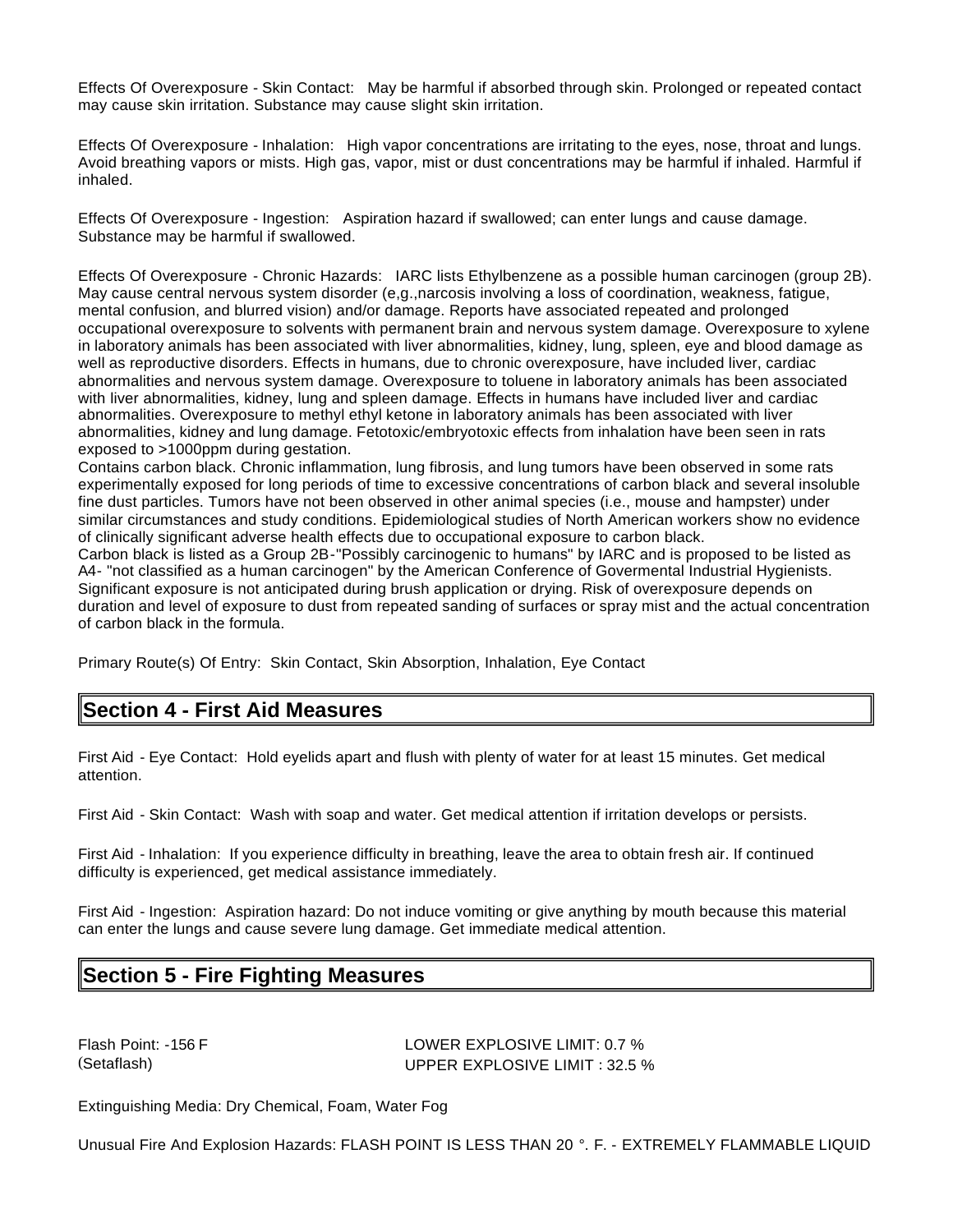AND VAPOR! Water spray may be ineffective. Closed containers may explode when exposed to extreme heat. Vapors may form explosive mixtures with air. Vapors can travel to a source of ignition and flash back. Keep containers tightly closed. Isolate from heat, electrical equipment, sparks and open flame. Perforation of the pressurized container may cause bursting of the can.

Special Firefighting Procedures: Evacuate area and fight fire from a safe distance.

# **Section 6 - Accidental Release Measures**

Steps To Be Taken If Material Is Released Or Spilled: Contain spilled liquid with sand or earth. DO NOT use combustible materials such as sawdust. Remove all sources of ignition, ventilate area and remove with inert absorbent and non-sparking tools. Dispose of according to local, state (provincial) and federal regulations. Do not incinerate closed containers.

# **Section 7 - Handling And Storage**

Handling: Use only in a well-ventilated area. Avoid breathing vapor or mist. Follow all MSDS/label precautions even after container is emptied because it may retain product residues. Wash thoroughly after handling. Wash hands before eating.

Storage: Contents under pressure. Do not expose to heat or store above 120 ° F. Do not store above 120 ° F. Store large quantities in buildings designed and protected for storage of NFPA Class I flammable liquids. Keep containers tightly closed. Isolate from heat, electrical equipment, sparks and open flame.

# **Section 8 - Exposure Controls / Personal Protection**

Engineering Controls: Use process enclosures, local exhaust ventilation, or other engineering controls to control airborne levels below recommended exposure limits. Prevent build-up of vapors by opening all doors and windows to achieve cross-ventilation. Use explosion-proof ventilation equipment.

Respiratory Protection: A respiratory protection program that meets OSHA 1910.134 and ANSI Z88.2 requirements must be followed whenever workplace conditions warrant a respirator's use. A NIOSH/MSHA approved air purifying respirator with an organic vapor cartridge or canister may be permissible under certain circumstances where airborne concentrations are expected to exceed exposure limits.

Protection provided by air purifying respirators is limited. Use a positive pressure air supplied respirator if there is any potential for an uncontrolled release, exposure levels are not known, or any other circumstances where air purifying respirators may not provide adequate protection.

Skin Protection: Nitrile or Neoprene gloves may afford adequate skin protection. Use impervious gloves to prevent skin contact and absorption of this material through the skin.

Eye Protection: Use safety eyewear designed to protect against splash of liquids.

Other protective equipment: Refer to safety supervisor or industrial hygienist for further information regarding personal protective equipment and its application.

Hygienic Practices: Wash thoroughly with soap and water before eating, drinking or smoking.

## **Section 9 - Physical And Chemical Properties**

Boiling Range:  $-34 - 900$  F and  $\overline{a}$  Vapor Density: Heavier than Air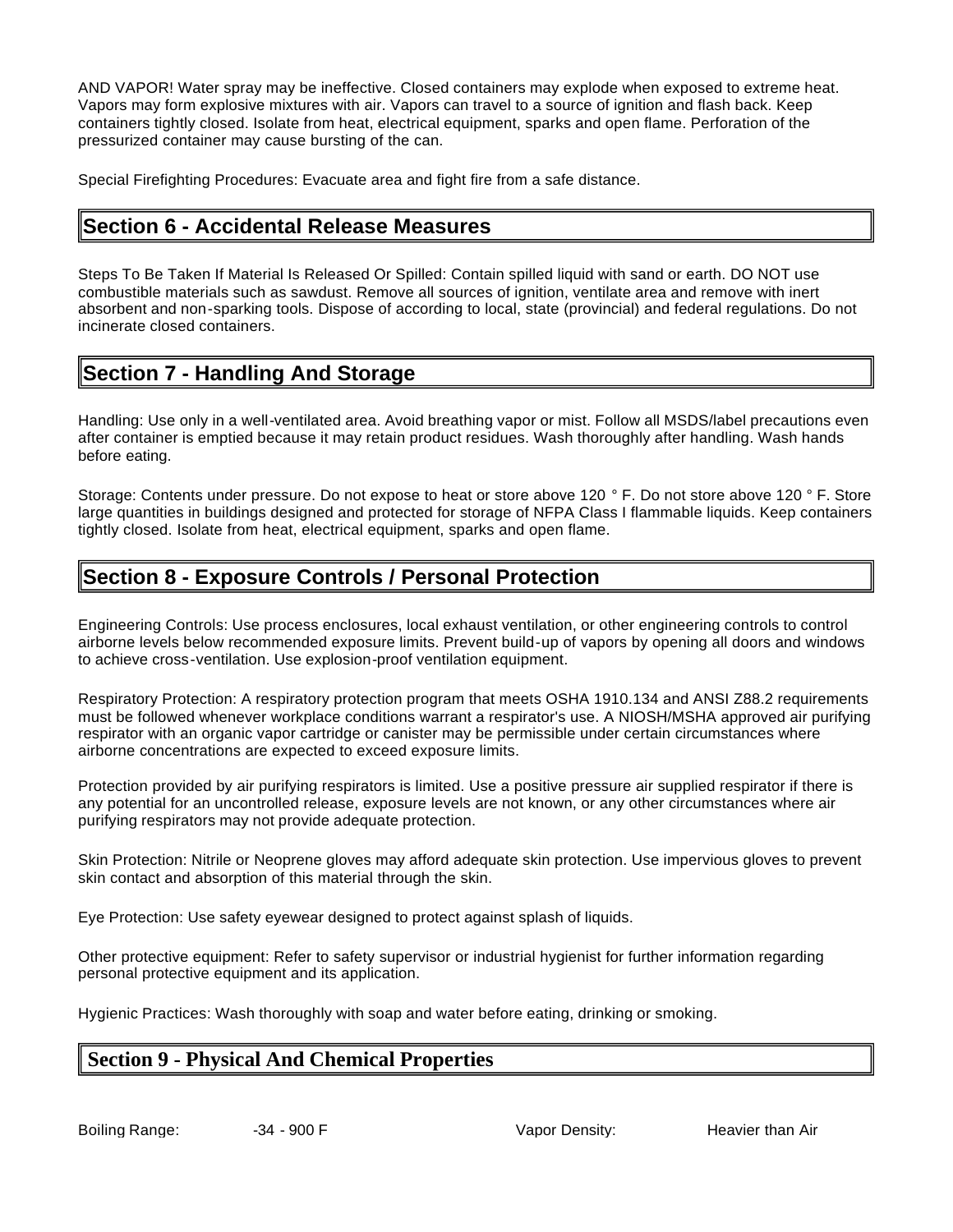Odor: Solvent-like Codor Threshold: ND Appearance: Liquid Liquid Evaporation Rate: Faster than Ether Solubility in H2O: Slight Freeze Point: ND ND Specific Gravity: 0.8660 Vapor Pressure: ND ND PH: ND ND Physical State: Liquid

(See section 16 for abbreviation legend)

## **Section 10 - Stability And Reactivity**

Conditions To Avoid: Avoid temperatures above 120 ° F. Avoid all possible sources of ignition.

Incompatibility: Incompatible with strong oxidizing agents, strong acids and strong alkalies.

Hazardous Decomposition: By open flame, carbon monoxide and carbon dioxide. When heated to decomposition, it emits acrid smoke and irritating fumes.

Hazardous Polymerization: Will not occur under normal conditions.

Stability: This product is stable under normal storage conditions.

## **Section 11 - Toxicological Information**

Product LD50: ND Product LC50: ND

| <b>Chemical Name</b>            | <b>LD50</b>                                     | <b>LC50</b>              |
|---------------------------------|-------------------------------------------------|--------------------------|
| Acetone                         | N.D.                                            | N.D.                     |
| Liquefied Petroleum Gas         | N.D.                                            | N.D.                     |
| <b>Titanium Dioxide</b>         | >7500 mg/kg (ORAL, RAT)                         | N.D.                     |
| <b>Magnesium Silicate</b>       | N.D.                                            | TCLo:11mg/m3 inh.        |
| N-Butyl Acetate                 | 13100 mg/kg (ORAL, RAT)                         | 2000 PPM (INH 4 Hr, RAT) |
| Xvlene                          | N.D.                                            | N.D.                     |
| Methyl Ethyl Ketone             | N.D.                                            | N.D.                     |
| <b>Stoddard Solvents</b>        | N.D.                                            | N.D.                     |
| Ethylene Glycol Monobutyl Ether | 1519 mg/kg (ORAL, MOUSE)700 PPM (INH 7 Hr, RAT) |                          |
| Toluene                         | N.D.                                            | N.D.                     |
| Ethylbenzene                    | 3500 mg/kg (ORAL, RAT)                          | N.D.                     |
| Aromatic Hydrocarbon            | N.D.                                            | N.D.                     |
| 1,2,4-Trimethylbenzene          | N.D.                                            | 18000 mg/m3 (RAT, 4 HR)  |
| <b>Pigment Black 7</b>          | $>8000$ mg/kg (ORAL, RAT)                       | N.D.                     |
| <b>Pigment Yellow 17</b>        | N.D.                                            | N.D.                     |
| <b>Piament Violet 32</b>        | $>10000$ mg/kg (ORAL, RAT) N.D.                 |                          |
| Pigment Red 122                 | N.D.                                            | N.D.                     |

## **Section 12 - Ecological Information**

Ecological Information: Product is a mixture of listed components.

## **Section 13 - Disposal Information**

Disposal Information: Dispose of material in accordance to local, state and federal regulations and ordinances. Do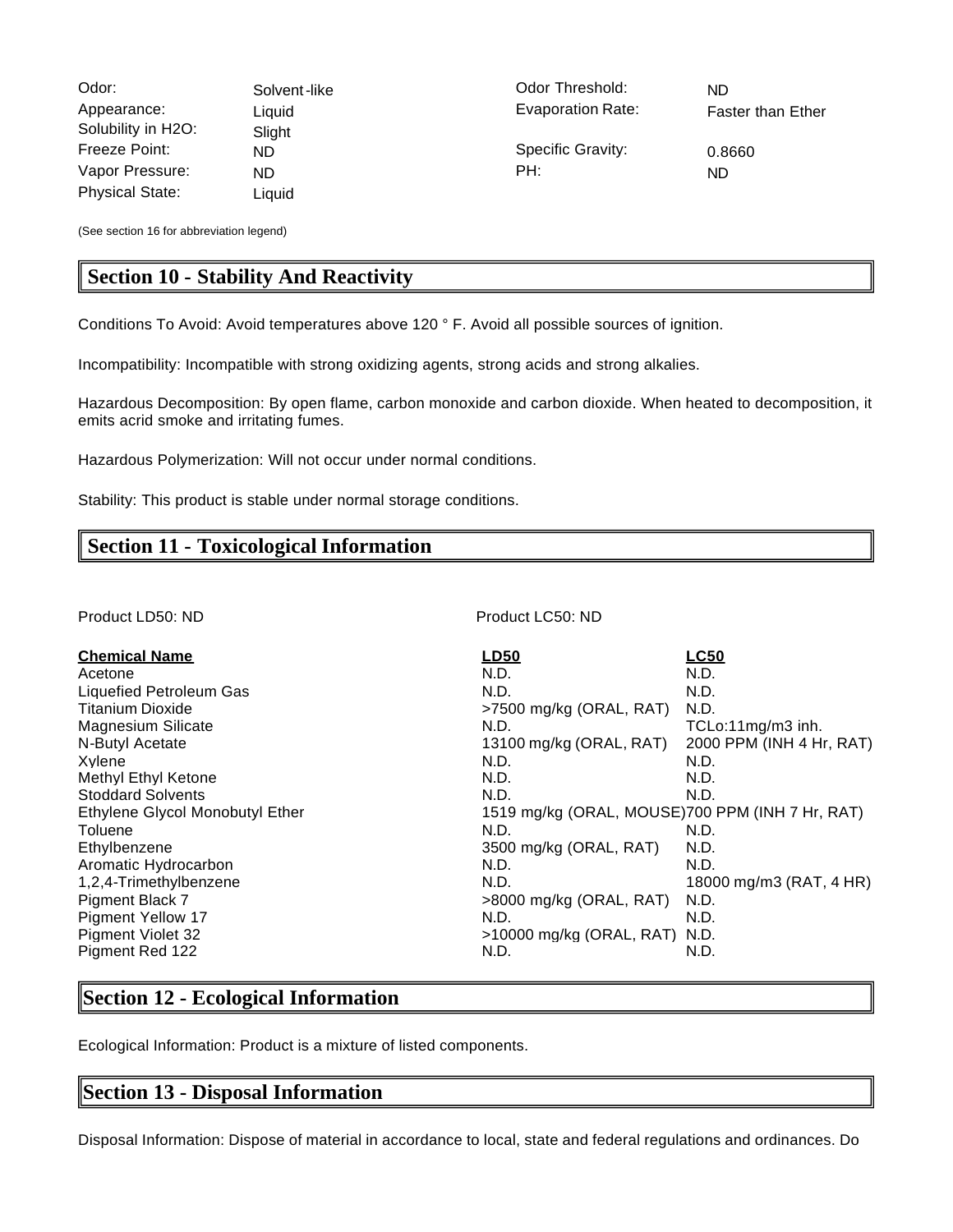### **Section 14 - Transportation Information**

| DOT Proper Shipping Name: | Aerosol |
|---------------------------|---------|
| DOT Technical Name:       | ---     |
| DOT Hazard Class:         | -21     |
| DOT UN/NA Number:         | UN1950  |

Packing Group: Hazard Subclass: ---Resp. Guide Page: 126

## **Section 15 - Regulatory Information**

#### **CERCLA - SARA Hazard Category**

This product has been reviewed according to the EPA "Hazard Categories" promulgated under Sections 311and 312 of the Superfund Amendment and Reauthorization Act of 1986 (SARA Title III) and is considered, under applicable definitions, to meet the following categories:

#### IMMEDIATE HEALTH HAZARD, CHRONIC HEALTH HAZARD, FIRE HAZARD

#### **SARA Section 313:**

Listed below are the substances (if any) contained in this product that are subject to the reporting requirements of Section 313 of Title III of the Superfund Amendment and Reauthorization Act of 1986 and 40 CFR part 372:

| <b>Chemical Name</b>            | <b>CAS Number</b> |
|---------------------------------|-------------------|
| Xvlene                          | 1330-20-7         |
| Methyl Ethyl Ketone             | 78-93-3           |
| Ethylene Glycol Monobutyl Ether | 111-76-2          |
| Toluene                         | $108 - 88 - 3$    |
| Ethylbenzene                    | $100 - 41 - 4$    |
| 1,2,4-Trimethylbenzene          | $95 - 63 - 6$     |

#### **Toxic Substances Control Act:**

Listed below are the substances (if any) contained in this product that are subject to the reporting requirements of TSCA 12(B) if exported from the United States:

None known

#### **U.S. State Regulations: As follows -**

#### **New Jersey Right-to-Know:**

The following materials are non-hazardous, but are among the top five components in this product.

#### **Chemical Name CAS Number**

Alkyd Resin MIXTURE

#### **Pennsylvania Right-to-Know:**

The following non-hazardous ingredients are present in the product at greater than 3%.